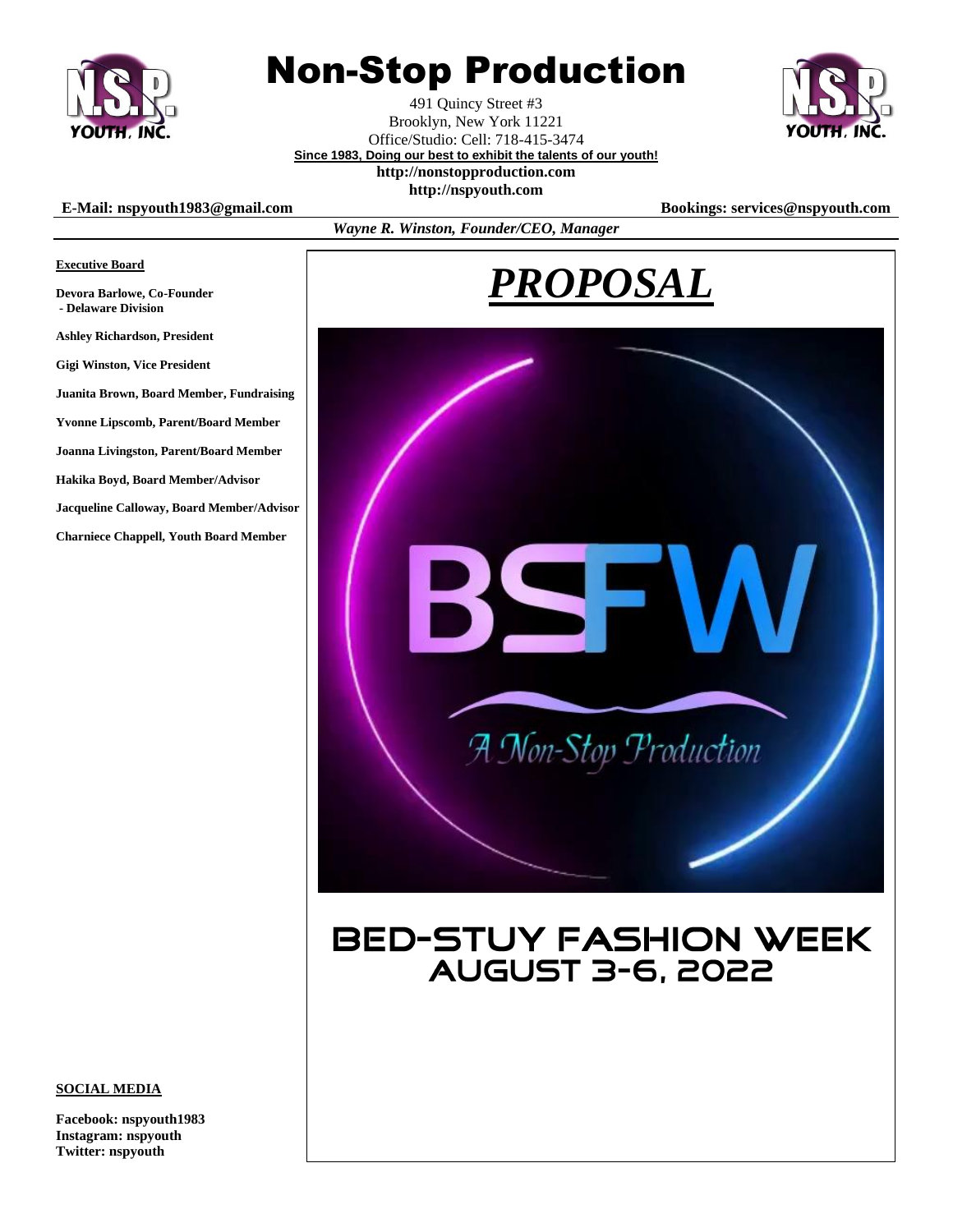## **PRESS RELEASE BED-STUY FASHION WEEK** 8/3/22 - 8/6/22

**NSP Youth, Inc. (Non-Stop Production)** is honored to announce the first annual **BED-STUY FASHION WEEK!**

The Bedford-Stuyvesant section of Brooklyn has always had its own unique style of fashion. From the church, to the malls, from jazz to hip hop, Bed-Stuy has had a history of artists, entrepreneurs, and venues change the face of fashion in Brooklyn.

On Wednesday, August 3<sup>rd</sup> through Saturday, August 6, 2022, Non-Stop Production, now in its 38<sup>th</sup> year, will kick off it's newest project, and will reintroduce to some, and present to many the spectacular fashions of Bedford-Stuyvesant. **Bed-Stuy Fashion Week** will consist of a showcase and recognition of art and fashion, all for the public to experience, honor, and celebrate the best in Brooklyn.

NSP will present a 4-day festival through multiple venues, culminating in a ceremony honoring the best of Bed-Stuy. Among activities, BSFW will showcase local fashion designers through multiple fashion shows, and presentations. On the final day, NSP will host a fashion show finale and awards ceremony recognizing fashion designers, young and old, who are making an impact in the world of fashion. Two honorees confirmed are Bed-Stuy's own Eunika Simmons of Young Gods Fashions, and 11-yr. old entrepreneur, Yaa-lee Mensah of Yaalee's Closet.

We are officially extending an invitation to designers, venues, models, stores, businesses, and entrepreneurs from Bed-Stuy to join us for this summer extravaganza. In preparation for BSFW, NSP is currently seeking sponsors and confirmation from venues to be considered to hosting an event during the week. Please note dates, deadlines and contact details:

**Designer Registration:** Email bio with minimum of 5 designs to **[bedstuyfashionweek@nonstopproduction.com](mailto:bedstuyfashionweek@nonstopproduction.com)** 

• Preference that designers must reside in Bed-Stuy,

**Model Registration:** Google Link will be posted on website on January 1, 2022: [http://nonstopproduction.com](http://nonstopproduction.com/)

- 50% Models will be cast from Bed-Stuy area first, Additional casting at later date.
- Separate adult show and children show will hold separate casting dates.

Businesses and Vendors interested in participating or hosting an event, must call 718-415-3474 by April 1, 2022.

Media interested in covering BSFW, call 718-415-3474 by June 1, 2022.

### **SPONSORS / DONATIONS:**

- Certified Bank Check or M.O. made to NSP Youth
- Donations via cashapp: \$nspyouth
- Donations via PayPal: paypal.me/nspyouthsupport

See you in August, 2022!

(Released: 12/4/21)